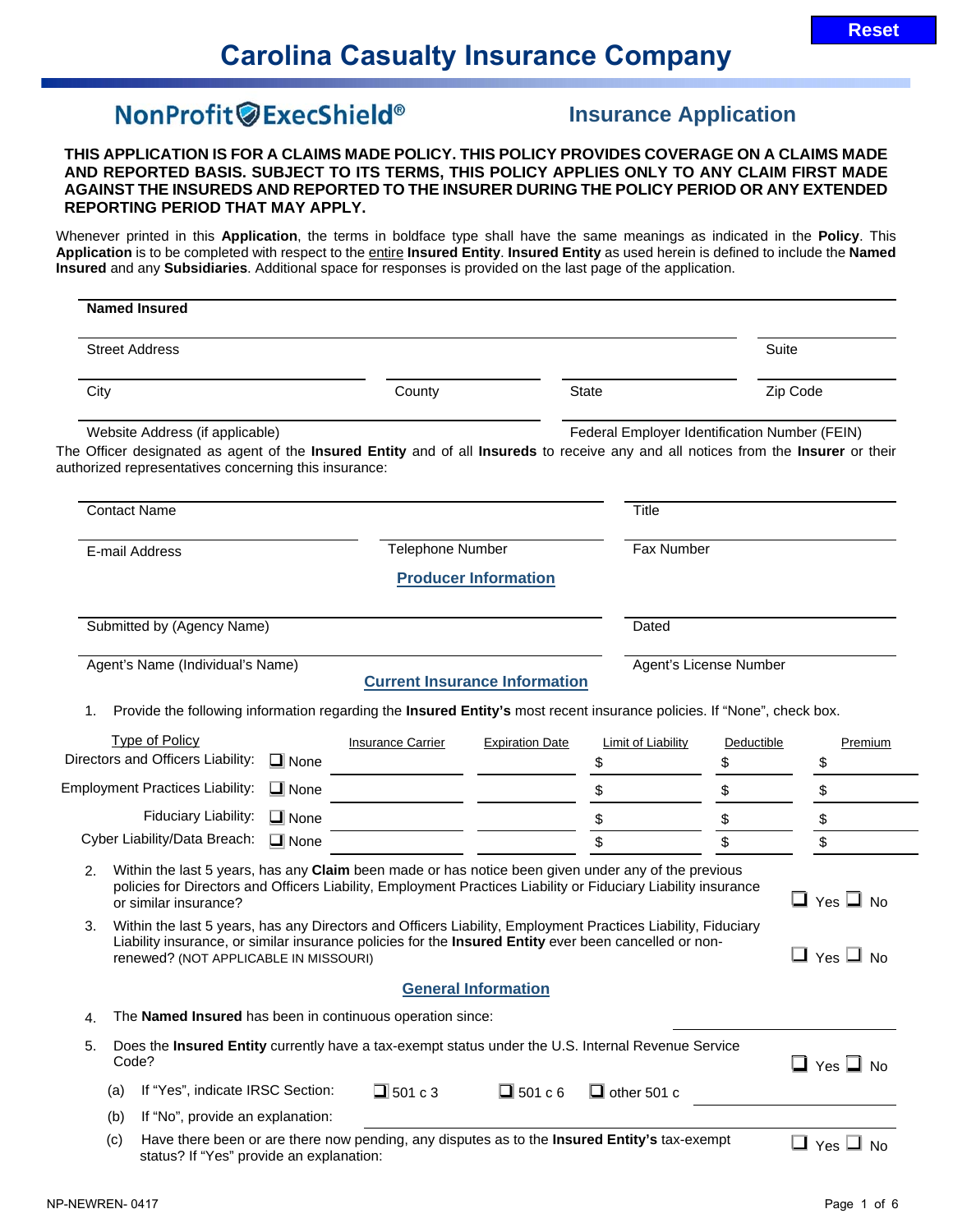| 6.  |                                                                                                                                                                                                                                                                                                                                                   |                                                                                                                                   |      | Describe the Insured Entity's nature of operations:                                                                                                                                                    |  |                             |    |    |                 |                                    |                                                                |
|-----|---------------------------------------------------------------------------------------------------------------------------------------------------------------------------------------------------------------------------------------------------------------------------------------------------------------------------------------------------|-----------------------------------------------------------------------------------------------------------------------------------|------|--------------------------------------------------------------------------------------------------------------------------------------------------------------------------------------------------------|--|-----------------------------|----|----|-----------------|------------------------------------|----------------------------------------------------------------|
| 7.  |                                                                                                                                                                                                                                                                                                                                                   | Assets:                                                                                                                           | - \$ | Provide the following financial information with respect to the Insured Entity:                                                                                                                        |  | Net Assets:*                | \$ |    |                 | Period Ending:<br>Annual Revenues: | $\prime$<br>$\sqrt[6]{\frac{1}{2}}$                            |
|     |                                                                                                                                                                                                                                                                                                                                                   |                                                                                                                                   |      | *Net Assets equals Total Assets minus Total Liabilities                                                                                                                                                |  |                             |    |    |                 |                                    |                                                                |
| 8.  |                                                                                                                                                                                                                                                                                                                                                   |                                                                                                                                   |      | Does the Insured Entity have any Subsidiaries?                                                                                                                                                         |  |                             |    |    |                 |                                    | $\Box$ Yes $\Box$ No                                           |
|     |                                                                                                                                                                                                                                                                                                                                                   |                                                                                                                                   |      | If "Yes", provide the following information on all Subsidiaries of the Insured Entity.                                                                                                                 |  |                             |    |    |                 |                                    |                                                                |
|     |                                                                                                                                                                                                                                                                                                                                                   | <b>Subsidiary or</b><br><b>Organization Name</b>                                                                                  |      | Nature of<br><b>Business</b>                                                                                                                                                                           |  | Not For Profit?             |    |    | Total<br>Assets |                                    | Is coverage requested for<br>this entity under this<br>Policy? |
|     |                                                                                                                                                                                                                                                                                                                                                   |                                                                                                                                   |      |                                                                                                                                                                                                        |  | $\Box$ Yes, IRSC: $\Box$ No |    | \$ |                 |                                    | $\Box$ Yes $\Box$ No                                           |
|     |                                                                                                                                                                                                                                                                                                                                                   |                                                                                                                                   |      |                                                                                                                                                                                                        |  | Ves, IRSC: DNo              |    | \$ |                 |                                    | $\square$ Yes $\square$ No                                     |
|     | IT IS UNDERSTOOD AND AGREED THAT COVERAGE IS NOT PROVIDED FOR SUBSIDIARIES OR RELATED<br>ORGANIZATIONS IN QUESTION 8 UNLESS THE INFORMATION REQUESTED ABOVE IS PROVIDED.                                                                                                                                                                          |                                                                                                                                   |      |                                                                                                                                                                                                        |  |                             |    |    |                 |                                    |                                                                |
| 9.  |                                                                                                                                                                                                                                                                                                                                                   |                                                                                                                                   |      | Is the <b>Insured Entity</b> currently in bankruptcy?                                                                                                                                                  |  |                             |    |    |                 |                                    | $\Box$ Yes $\Box$ No                                           |
| 10. |                                                                                                                                                                                                                                                                                                                                                   |                                                                                                                                   |      | Within the next 12 months:                                                                                                                                                                             |  |                             |    |    |                 |                                    |                                                                |
|     | (a)                                                                                                                                                                                                                                                                                                                                               | is the Insured Entity contemplating filing a petition for protection under the bankruptcy code?<br>$\Box$ Yes $\Box$ No           |      |                                                                                                                                                                                                        |  |                             |    |    |                 |                                    |                                                                |
|     | does the Insured Entity anticipate any plant, facility, branch or office closings, or layoffs?<br>(b)<br>$\Box$ Yes $\Box$ No                                                                                                                                                                                                                     |                                                                                                                                   |      |                                                                                                                                                                                                        |  |                             |    |    |                 |                                    |                                                                |
|     | (c)                                                                                                                                                                                                                                                                                                                                               | does the Insured Entity anticipate any consolidation, divestment, acquisition, tender offer or<br>merger?<br>$\Box$ Yes $\Box$ No |      |                                                                                                                                                                                                        |  |                             |    |    |                 |                                    |                                                                |
| 11. | Within the last 12 months has there been any change (resignations, departures, retirements, etc.) in the<br>position of the Chairman of the Board, President, Chief Executive Officer, Chief Financial Officer or<br>$\Box$ Yes $\Box$ No<br>Managing Partner (or equivalent position) that fall outside the scope of annual elections or bylaws? |                                                                                                                                   |      |                                                                                                                                                                                                        |  |                             |    |    |                 |                                    |                                                                |
|     |                                                                                                                                                                                                                                                                                                                                                   |                                                                                                                                   |      | IF "YES" TO ANY PART OF QUESTIONS 9, 10 AND 11, PROVIDE FULL DETAILS                                                                                                                                   |  |                             |    |    |                 |                                    |                                                                |
|     |                                                                                                                                                                                                                                                                                                                                                   |                                                                                                                                   |      |                                                                                                                                                                                                        |  |                             |    |    |                 |                                    |                                                                |
|     |                                                                                                                                                                                                                                                                                                                                                   |                                                                                                                                   |      | Directors, Officers and Organization Liability Insurance Coverage Section                                                                                                                              |  |                             |    |    |                 |                                    |                                                                |
| 12. |                                                                                                                                                                                                                                                                                                                                                   |                                                                                                                                   |      | Does the <b>Insured Entity:</b>                                                                                                                                                                        |  |                             |    |    |                 |                                    |                                                                |
|     | (a)                                                                                                                                                                                                                                                                                                                                               |                                                                                                                                   |      | provide any professional services including, but not limited to, legal counseling, medical care,<br>peer review, standards setting, standards certification and/or credentialing activities to others? |  |                             |    |    |                 |                                    | $\Box$ Yes $\Box$ No                                           |
|     | (b)                                                                                                                                                                                                                                                                                                                                               |                                                                                                                                   |      | promote, sponsor or provide any form of insurance to its members or non-members?                                                                                                                       |  |                             |    |    |                 |                                    | $\Box$ Yes $\Box$ No                                           |
|     | (c)                                                                                                                                                                                                                                                                                                                                               |                                                                                                                                   |      | have a membership in any nonprofit or professional associations?                                                                                                                                       |  |                             |    |    |                 |                                    | $\square$ Yes $\square$ No                                     |

If "Yes", provide association names:

**Employment Practices Liability Insurance Coverage Section (Complete this section if this coverage is desired)**

| 13. | Number of<br><b>Employees:</b> | Full Time | <u>Part</u><br>Time | Leased | Seasonal and/or<br>Temporarv | Volunteers and/or<br>Interns | Independent<br>Contractors | Annual<br>Turnover Rate |
|-----|--------------------------------|-----------|---------------------|--------|------------------------------|------------------------------|----------------------------|-------------------------|
|     | Current Year:                  |           |                     |        |                              |                              |                            |                         |
|     | Last Year:                     |           |                     |        |                              |                              |                            |                         |
|     |                                |           |                     |        |                              |                              |                            |                         |

14. Does the **Insured Entity** currently employ a full time Human Resources professional?  $\Box$  Yes  $\Box$  No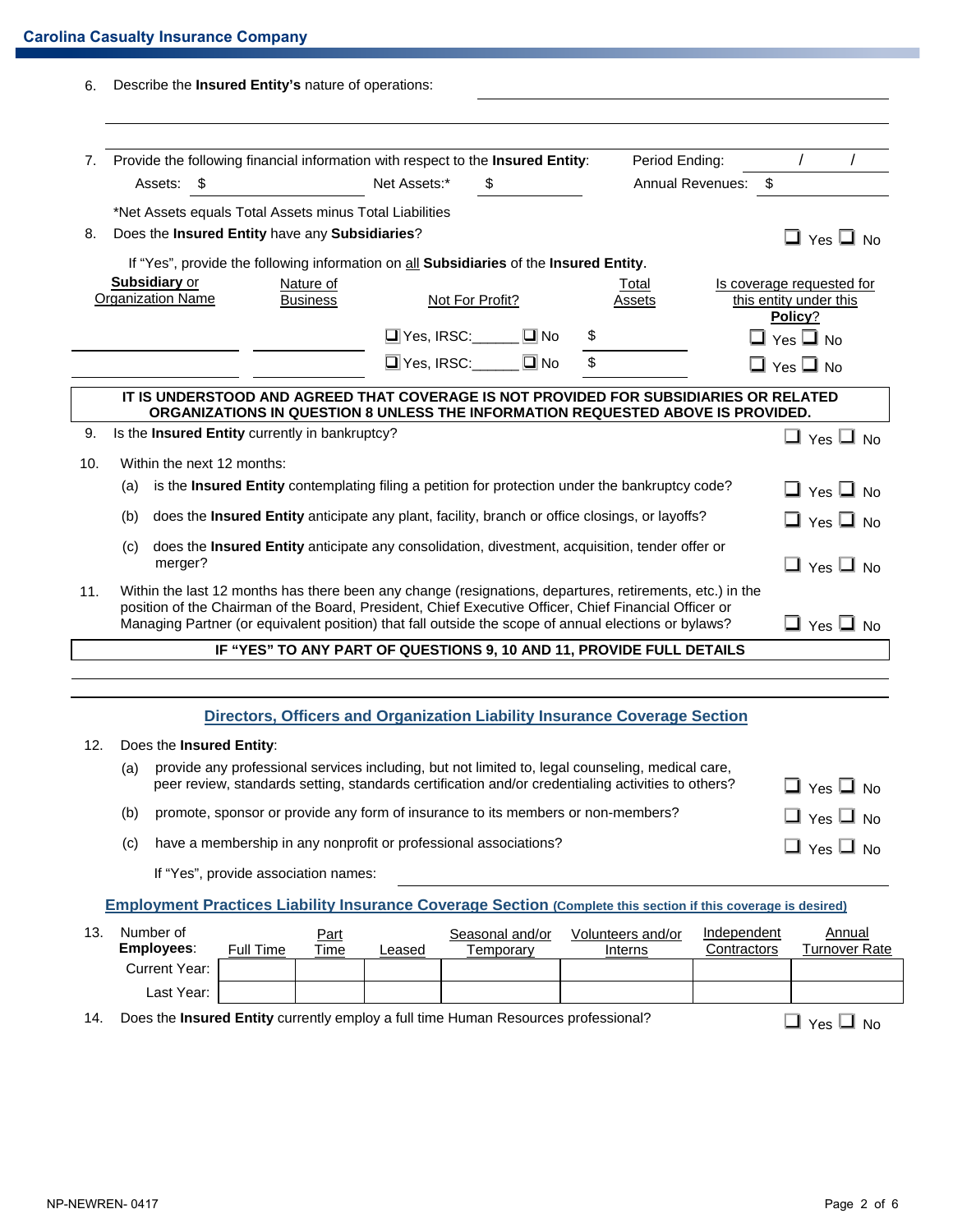|  | 15. Indicate which formal written policies and procedures have been implemented. If "None", check box | $\Box$ None |
|--|-------------------------------------------------------------------------------------------------------|-------------|
|--|-------------------------------------------------------------------------------------------------------|-------------|

| $\Box$ Employee Handbook / Manual | Employers with more than 50 Employees<br>$\Box$ Family Medical Leave Act |
|-----------------------------------|--------------------------------------------------------------------------|
| $\Box$ Social Media Policy        | California Employers Only                                                |
| $\Box$ I-9 Verification           | $\Box$ California Family Rights Act                                      |

#### **Fiduciary Liability Insurance Coverage Section (Complete this section if this coverage is desired)**

16. Provide the following information regarding each employee welfare benefit plan, employee pension benefit plan or pension plan, as defined by **ERISA**, (hereinafter referred to as **Employee Benefit Plans**) which the **Insured Entity** maintains or to which it contributes.

| Name of Plan | <u>туре of</u><br>Plan* | Name of Plan Sponsor | Number of Plan<br>Participants | <b>Fair Market Value</b><br>of Plan Assets |
|--------------|-------------------------|----------------------|--------------------------------|--------------------------------------------|
|              |                         |                      |                                |                                            |
|              |                         |                      |                                |                                            |
|              |                         |                      |                                |                                            |
|              |                         |                      |                                |                                            |

\*Type of Plan: (DB)=Defined Benefit; (DC)=Defined Contribution; (ESOP)=Employee Stock Ownership Plan; (WB)=Health & Welfare Benefit; (MEP)=Multi Employer Plan or Multiple Employer Plan; (O)=Other

#### **IT IS UNDERSTOOD AND AGREED THAT COVERAGE IS NOT PROVIDED FOR EMPLOYEE BENEFIT PLAN(S) IN QUESTION 16 FOR WHICH THE ABOVE INFORMATION IS INCOMPLETE OR NOT PROVIDED.**

| 17. |     | Has any Employee Benefit Plan loaned or pledged any Employee Benefit Plan assets to any party-in-<br>interest (including the Inured Entity)? If "Yes", provide full details in the additional space for responses.                                                                                                                                                                                                                                                                                                                                              | $\Box$ Yes $\Box$ No       |
|-----|-----|-----------------------------------------------------------------------------------------------------------------------------------------------------------------------------------------------------------------------------------------------------------------------------------------------------------------------------------------------------------------------------------------------------------------------------------------------------------------------------------------------------------------------------------------------------------------|----------------------------|
| 18. |     | Are there any overdue employer contributions for any plan, or has any plan requested or contemplated<br>filing a request for a waiver of contributions? If "Yes", provide plan name and amount of overdue<br>contributions the additional space for responses.                                                                                                                                                                                                                                                                                                  | $\Box$ Yes $\Box$ No       |
| 19. |     | Within the last 3 years, has there been, or is there currently under consideration, any restructuring,<br>termination or other similar transaction of any <b>Employee Benefit Plan</b> ? If "Yes", provide the following<br>details of the transaction in the additional space for responses: whether assets have been fully distributed;<br>date or expected date of any transfer of employees or <b>Employee Benefit Plans</b> ; copies of any materials<br>relating to the transaction that were distributed to employees or filed with government agencies. | $\square$ Yes $\square$ No |
| 20. |     | If any of the following questions are answered "No", provide full details in the additional space for responses.                                                                                                                                                                                                                                                                                                                                                                                                                                                |                            |
|     | (a) | Are all Employee Benefit Plans compliant with the Health Insurance Portability and Accountability<br>Act ("HIPAA")?                                                                                                                                                                                                                                                                                                                                                                                                                                             | $\Box$ Yes $\Box$ No       |
|     | (b) | Does the plan sponsor comply with the summary plan description requirements under ERISA for all<br><b>Employee Benefit Plans?</b>                                                                                                                                                                                                                                                                                                                                                                                                                               | $\Box$ Yes $\Box$ No       |
|     | (c) | Are all employee pension benefit plan or pension plan assets managed by a third party investment<br>manager?                                                                                                                                                                                                                                                                                                                                                                                                                                                    | $\Box$ Yes $\Box$ No       |
|     | (d) | Is the "fair market value" of all employee pension benefit plan or pension plan assets calculated at<br>least annually?                                                                                                                                                                                                                                                                                                                                                                                                                                         | $\Box$ Yes $\Box$ No       |

#### **ANSWER THE FOLLOWING QUESTIONS ONLY IF YOU ARE APPLYING FOR THIS COVERAGE WITH CAROLINA CASUALTY INSURANCE COMPANY FOR THE VERY FIRST TIME. IF YOU ARE CURRENTLY INSURED WITH CAROLINA CASUALTY INSURANCE COMPANY, PLEASE DO NOT RESPOND TO THE QUESTIONS BELOW.**

#### **Loss History Information**

- 21. During the last 5 years, has any **Insured**, including any **Subsidiary**, received any written demands for monetary or nonmonetary relief, been involved in, or had any knowledge of any civil or criminal action, administrative or arbitration, regulatory investigation or proceeding, including both domestic or foreign equivalents, involving:
	- (a) any current or former employee or third party alleging discrimination, harassment, wrongful discharge and/or any wrongful employment act?
	- (b) the Equal Employment Opportunity Commission or any similar state or local agency?

| $\Box$ Yes $\Box$ No |  |
|----------------------|--|
| $\Box$ Yes $\Box$ No |  |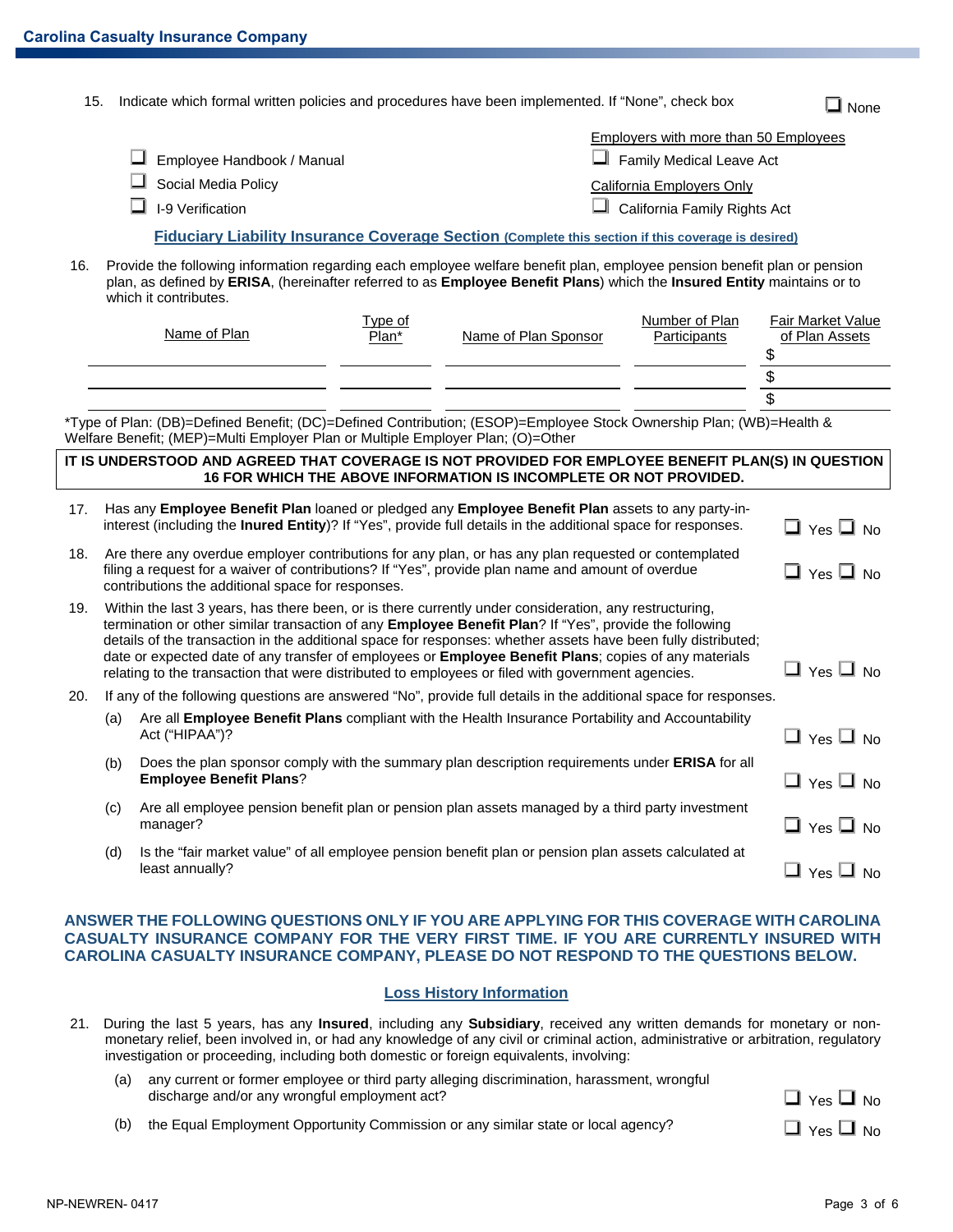|     | (c) | the U.S. Department of Labor or any similar state or local agency, alleging violations of any wage<br>and hour law, including but not limited to, the Fair Labor Standards Act?                                                                                                                                          | $\Box$ Yes $\Box$ No |
|-----|-----|--------------------------------------------------------------------------------------------------------------------------------------------------------------------------------------------------------------------------------------------------------------------------------------------------------------------------|----------------------|
|     | (d) | any government agency such as the Labor Department or fair employment agency?                                                                                                                                                                                                                                            | $\Box$ Yes $\Box$ No |
|     | (e) | the U.S. Immigration and Customs Enforcement Agency?                                                                                                                                                                                                                                                                     | $\Box$ Yes $\Box$ No |
|     | (f) | the National Labor Relations Board?                                                                                                                                                                                                                                                                                      | $\Box$ Yes $\Box$ No |
|     | (g) | any investigation by the Internal Revenue Service, Department of Labor, Pension Benefit<br>Guarantee Corporation, or any other local, state or federal agency?                                                                                                                                                           | $\Box$ Yes $\Box$ No |
|     | (h) | any intellectual property disputes, including Copyright, Patent, or Trademark Laws?                                                                                                                                                                                                                                      | $\Box$ Yes $\Box$ No |
|     | (i) | any Anti-Trust or Fair Trade Law?                                                                                                                                                                                                                                                                                        | $\Box$ Yes $\Box$ No |
|     | (j) | the Foreign Corrupt Practices Act?                                                                                                                                                                                                                                                                                       | $\Box$ Yes $\Box$ No |
|     | (k) | the Office of Federal Contract Compliance Programs?                                                                                                                                                                                                                                                                      | $\Box$ Yes $\Box$ No |
|     | (1) | any current or former employee or any third party alleging breach of any oral or written contract?                                                                                                                                                                                                                       | $\Box$ Yes $\Box$ No |
|     | (m) | any investigation by the IRS, Department of Labor ("DOL"), Pension Benefit Guarantee<br>Corporation ("PBGC"), or any other state or federal agency of any Employee Benefit Plan or any<br>current or former fiduciary of such Employee Benefit Plan? If "Yes", provide details in the<br>additional space for responses. | $\Box$ Yes $\Box$ No |
| 22. |     | During the last 5 years, has any <b>Insured</b> , including any <b>Subsidiary</b> been involved in any lawsuit not<br>disclosed above?                                                                                                                                                                                   | $\Box$ Yes $\Box$ No |
|     |     | <b>Prior Knowledge Information</b>                                                                                                                                                                                                                                                                                       |                      |
| 23. |     | Is any Insured aware of any fact, circumstance or situation involving any Insureds that might reasonably<br>be expected to result in a Claim as defined in each Coverage Section applied for?                                                                                                                            | ⊿ Yes 凵 No           |

## **IF "YES" TO QUESTIONS 21, 22 OR 23, COMPLETE THE CLAIM / INCIDENT SUPPLEMENT.**

**IT IS UNDERSTOOD AND AGREED THAT THE INSURER SHALL NOT BE LIABLE TO MAKE ANY PAYMENT FOR LOSS IN CONNECTION WITH ANY CLAIM MADE AGAINST ANY INSURED BASED UPON, ARISING OUT OF, DIRECTLY OR INDIRECTLY RESULTING FROM OR IN CONSEQUENCE OF, OR IN ANY WAY INVOLVING ANY LAWSUIT, ADMINISTRATIVE PROCEEDING, WRITTEN DEMAND, FACT, CIRCUMSTANCE, OR SITUATION SET FORTH OR THAT SHOULD HAVE BEEN SET FORTH IN THE INSURED'S RESPONSE TO QUESTIONS 21, 22 OR 23 OF THIS SECTION.** 

### **Please Read Carefully**

The undersigned, acting on behalf of all **Insureds**, declare that the representations and statements set forth herein are true and correct and that thorough efforts have been made to obtain sufficient information from each and every **Insured** proposed for this insurance to facilitate the proper and accurate completion of this **Application**.

The undersigned agree that the statements in the **Application** are their representations, that they are material to the acceptance of the risk and the hazard assumed by the **Insurer**.

The undersigned further agree that the **Application** and any material submitted herewith shall be maintained on file with the **Insurer** and shall be deemed to be attached hereto as if physically attached to the **Policy**.

It is further agreed that:

- if any significant change in the condition of the applicant is discovered between the date of this **Application** and the **Policy** inception date, which would render this **Application** inaccurate or incomplete, notice of such change will be reported in writing to the **Insurer** immediately;
- any **Policy**, if issued, will be in reliance upon the truth of such representations; however, with respect to such statements and representations, no knowledge or information possessed by any **Insureds** shall be imputed to any other **Insureds**. If any person or persons knew as of the **Policy** inception date that such declarations and statements contained in the **Application** were untrue, inaccurate or incomplete, then this **Policy** shall not apply to that person or persons;
- however, if the signer of the **Application** knew as of the **Policy** inception date that such representations and statements contained in the **Application(s)** were untrue, inaccurate or incomplete, then this **Policy** shall not apply to that person or persons and the **Insured Entity**;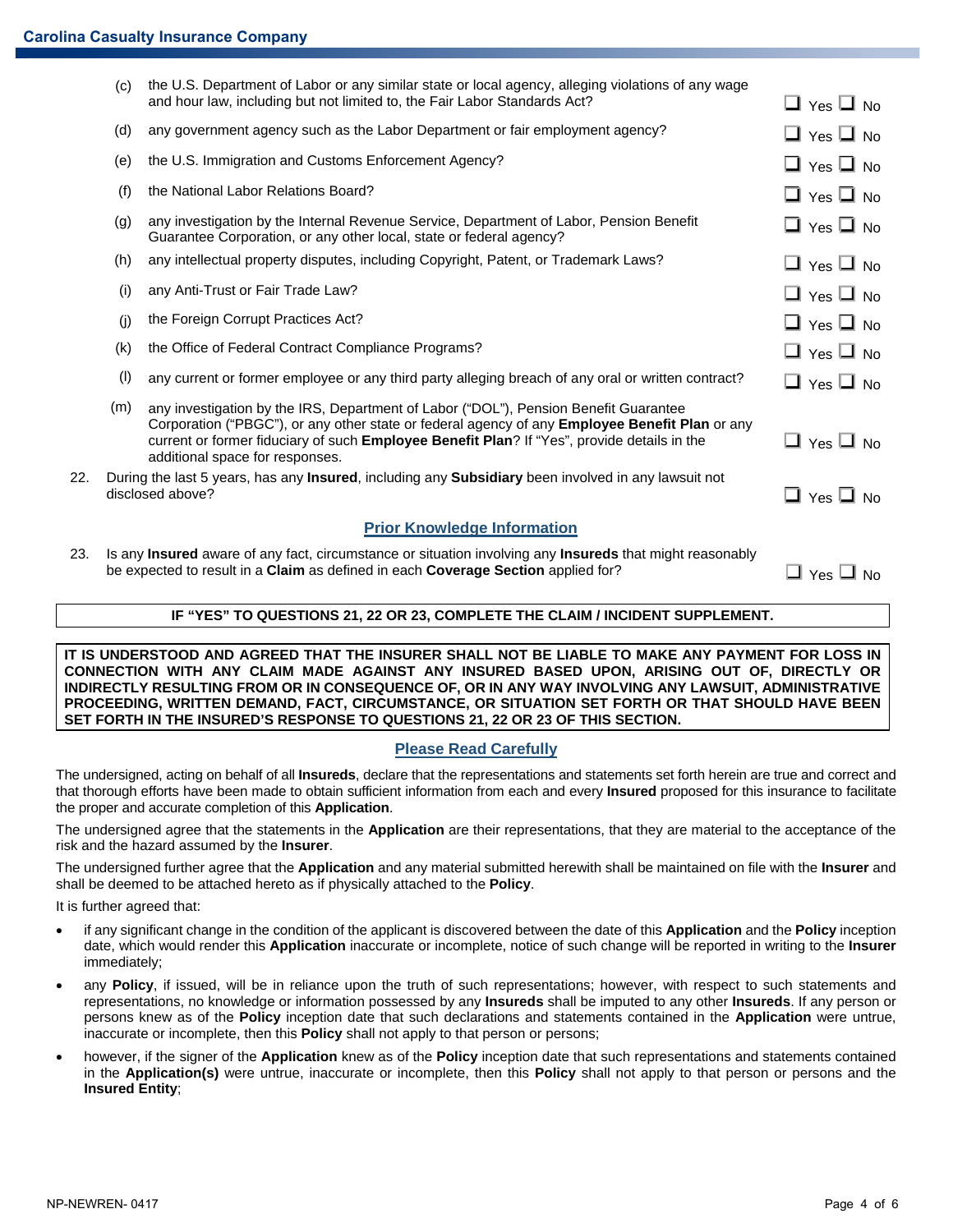- this **Application** has been completed as respects the entire **Insured Entity**;
- the signing of this **Application** does not bind the undersigned to purchase the insurance.

| Dated | (Signature)<br>פישי |
|-------|---------------------|
|       |                     |
|       |                     |

Title (Print Name)

This **Application** must be signed by a Director, Officer or General Manager of the **Named Insured**.

This Carolina Casualty Insurance Company Application, including any material submitted herewith, shall be held in strictest confidence.

#### **A POLICY CANNOT BE ISSUED UNLESS THE APPLICATION IS PROPERLY SIGNED AND DATED.**

#### **Additional Space for Responses**